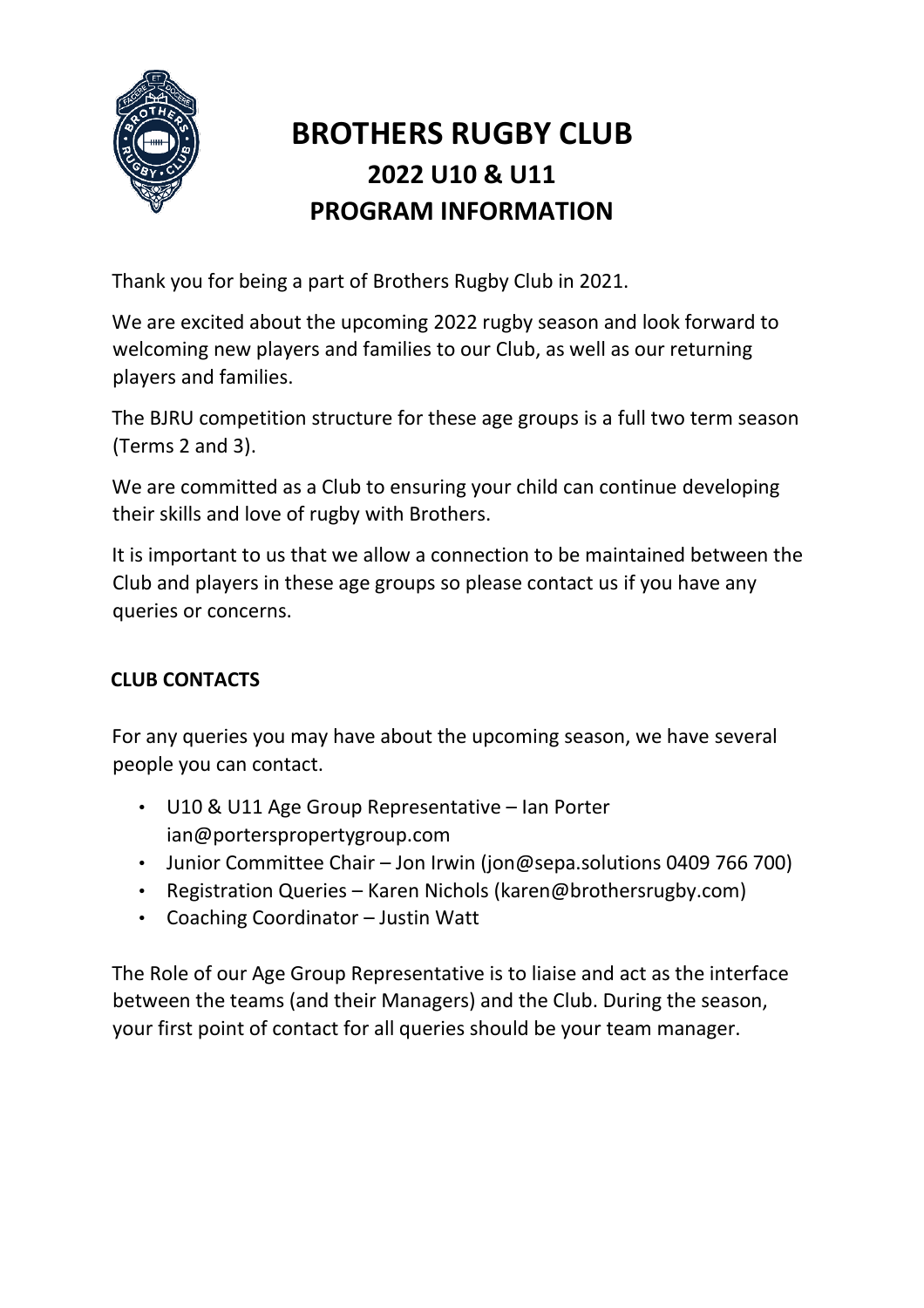#### **KEY DATES**

| 21 December 2021                                    | 2022 Registrations Opened                        | Online through Rugby Xplorer                                                     |                                           |
|-----------------------------------------------------|--------------------------------------------------|----------------------------------------------------------------------------------|-------------------------------------------|
| Friday 4 <sup>th</sup> March                        | <b>First Training Sessions</b>                   | U10 6-7.15pm<br>U11 6.30-7.45pm                                                  | <b>Crosby Park</b>                        |
| Sunday 6 <sup>th</sup> March                        | U10 Tackle & Contact Clinic                      | $8.30 - 9.30$ am                                                                 | <b>Crosby Park</b>                        |
| Sunday 6 <sup>th</sup> March                        | U11 Tackle & Contact Clinic                      | $9.30 - 10.30$ am                                                                | <b>Crosby Park</b>                        |
| Friday 11 <sup>th</sup> March                       | 2 <sup>nd</sup> Training Sessions                | U10 6-7.15pm<br>U11 6.30-7.45pm                                                  | <b>Crosby Park</b>                        |
| Sunday 13 <sup>th</sup> March                       | U10 Scrum Safe Clinic                            | 9.30-10.30am                                                                     | <b>Top Field</b><br>Crosby Park           |
| Sunday 13 <sup>th</sup> March                       | U10 Brothers Internal Trial<br>Games             | 10.30am -<br>12.00pm                                                             | <b>Bottom Field</b><br><b>Crosby Park</b> |
| Sunday 13 <sup>th</sup> March                       | U11 Scrum Safe Clinic                            | 11.00am-<br>12.00pm                                                              | <b>Top Field</b><br><b>Crosby Park</b>    |
| Sunday 13 <sup>th</sup> March                       | U11 Brothers Internal Trial<br>Games             | 12.00-1.30pm                                                                     | <b>Bottom Field</b><br>Crosby Park        |
| Friday 18 <sup>th</sup> March                       | 3 <sup>rd</sup> Training Session                 | U10 6-7.15pm<br>U11 6.30-7.45pm                                                  | Crosby Park                               |
| Saturday 19th<br><b>March</b>                       | Crosby Park Long Lunch                           | 12.30pm                                                                          | <b>Crosby Park</b>                        |
| Sunday 27 <sup>th</sup> March                       | <b>BJRU Skills Development Game 1</b>            | Draw TBC by<br>Brisbane Junior Rugby Union &<br>published in Team App            |                                           |
| Friday 25 <sup>th</sup> March                       | 4 <sup>th</sup> Training Session                 | U10 6-7.15pm<br>U11 6.30-7.45pm                                                  | Crosby Park                               |
| Sunday 24 <sup>th</sup> April,<br>$1st$ & $8th$ May | <b>BJRU Skills Development Games</b><br>2, 3 & 4 | Draw TBC by<br>BJRU & published in Team App                                      |                                           |
| Friday 22 <sup>nd</sup> April                       | <b>Term 2 Training Starts</b>                    | U10 6-7.15pm<br>U11 6.30-7.45pm                                                  | Crosby Park                               |
| Sunday 15 <sup>th</sup> May                         | 1 <sup>st</sup> Competition Game                 | Draw Confirmed by BJRU &<br>& published weekly in RX Match<br>Day App & Team App |                                           |